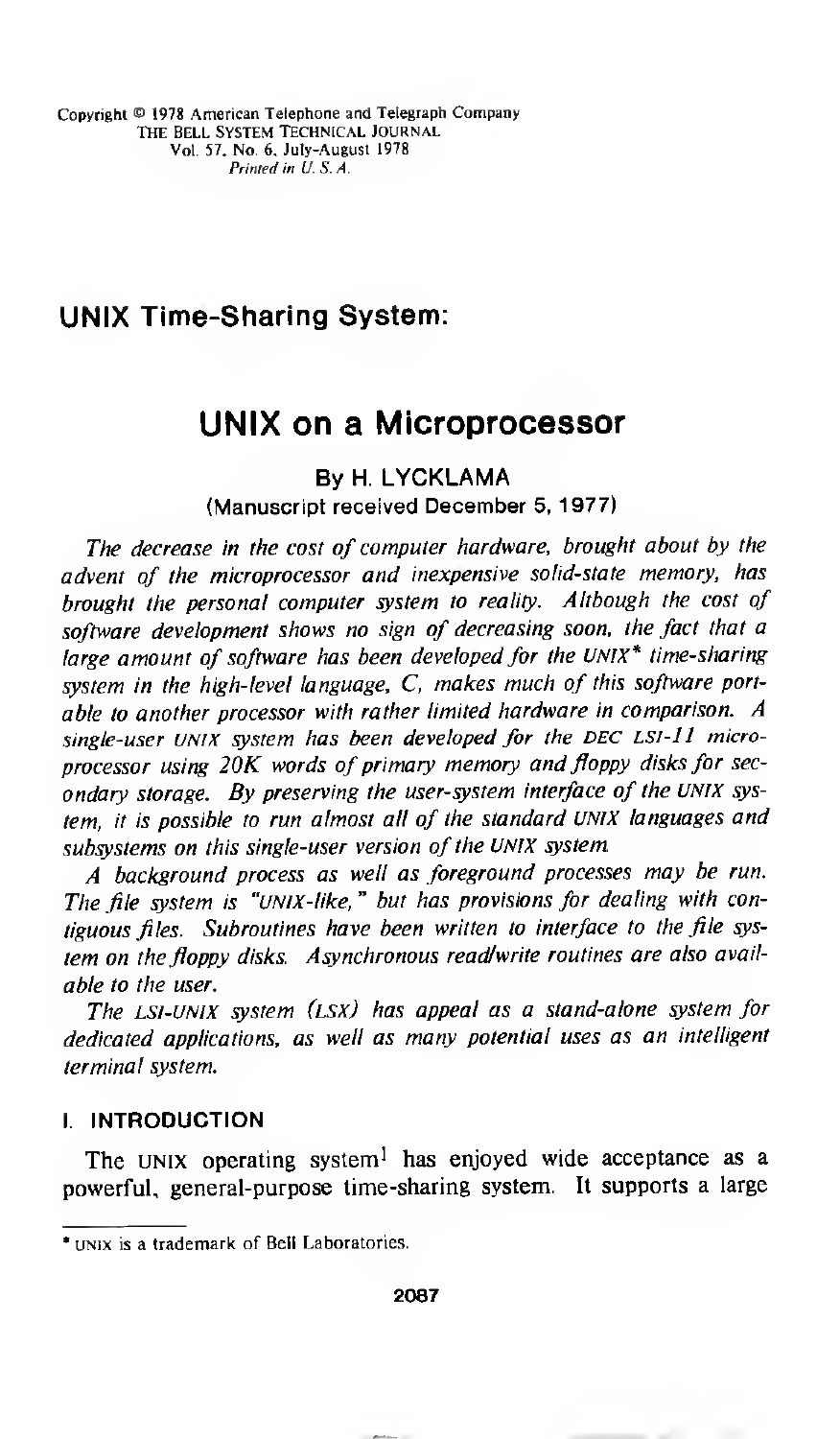variety of languages and subsystems. It runs on the Digital Equipment Corporation PDP-11/40, 11/45, and 11/70 computers, all 16bit word machines that have <sup>a</sup> memory management unit which makes multiprogramming easy to support. The UNIX system is written in the system programming language,  $C<sub>1</sub><sup>2</sup>$  in which most user programs and subsystems are written. Other languages and subsystems supported include Basic, Fortran, Snobol, tmg, and Yacc (a compiler-compiler). The file system is a general hierarchical structure supporting device independence.

With the advent of the DEC LSI-11 microprocessor<sup>3</sup> it has become desirable to transport to this machine as much as possible of the software developed for the UNIX system. One of the biggest problems faced is the lack of a memory management unit, which limits the total address space of both system and user to 28K words. The challenge, then, is to reduce the 20K-word, original UNIX operating system to 8K words and yet maintain a useful operating system. This limits the number of device drivers as well as the system functions that can be supported. The secondary storage used is floppy disks (diskettes). The operating system was written in the C language and provides most of the capabilities of the standard UNIX operating system. The system occupies 8K words in the lower part of memory, leaving up to 20K words for a user program. This configuration permits most of the UNIX user programs to run on the  $LSI-11$  microcomputer. The operating system  $(LSX)$  allows a background process as well as foreground processes.

The fact that <sup>a</sup> minimum system can be configured for about \$6000 makes the lsx system an attractive stand-alone system for dedicated applications such as control of special hardware. The system also has appeal as an intelligent terminal and for applications that require a secure and private data base. In fact, this is a personal computer system with almost all the functions of the standard UNIX time-sharing system.

This paper describes some of the objectives of the lsx system as well as some of its more important features. Its capabilities are compared with the powerful UNIX time-sharing system which runs on the PDP- $11/40$ ,  $11/45$ , and  $11/70$  computers,<sup>4</sup> where appropriate. A summary and some thoughts on future directions are also presented.

## II. WHY UNIX ON A MICROPROCESSOR?

Why develop <sup>a</sup> microprocessor-based UNIX system? The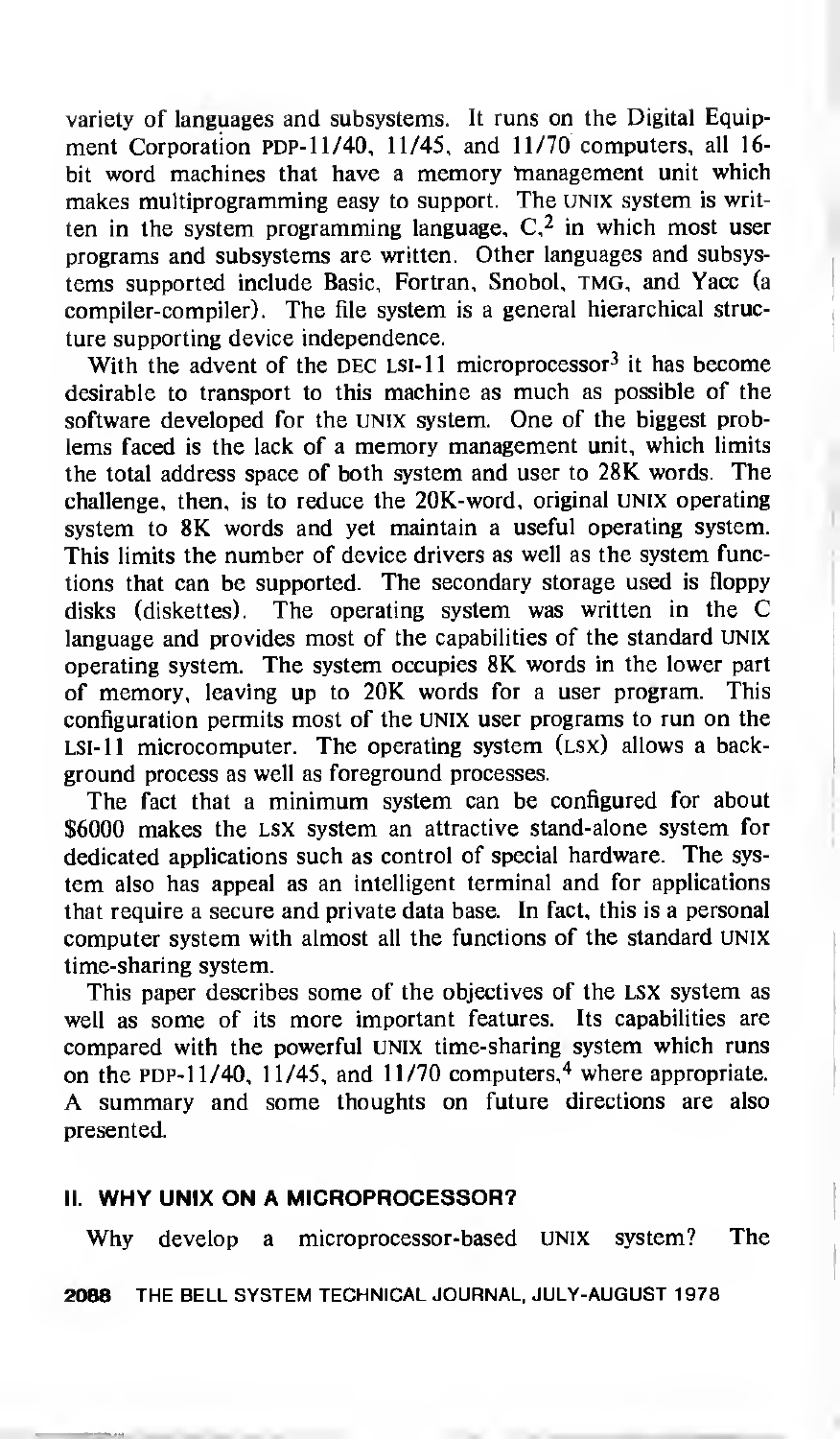increasing trend to microprocessors and the proliferation of intelligent terminals make it desirable to harness the UNIX software into an inexpensive microcomputer and give the user <sup>a</sup> personal computer system. A number of factors must be considered in doing this:

- (/) Cost of hardware.
- $(ii)$  Cost of software.
- $(iii)$  UNIX software base.
- $(iv)$  Size of system.

The hardware costs of <sup>a</sup> computer system have come down dramatically over the last few years (even over the past few months). This trend is likely to continue in the foreseeable future. Microprocessors on a chip are <sup>a</sup> reality. The cost of primary memory (e.g., dynamic mos memory) is decreasing rapidly as 4-kb chips are being replaced by 16-kb chips. A large amount of expertise exists in PDP-11 hardware interfacing. The similarity of the Qbus of the Lst-11 microcomputer to the UNIBUS of other members of the PDP-11 family of computers makes this expertise available.

Software development costs continue to increase, since the development of new software is so labor-intensive, making it difficult to estimate the cost of writing a particular software application program. Until automatic program writing techniques become better understood and used, this trend is not likely to be turned around any time soon. Thus it becomes imperative to take advantage of as much software that has already been written as possible, including the tremendous amount of software that has already been written to run under the UNIX operating system. The operating system developed for the LSI-11 microcomputer supports most of the UNIX user programs which run under UNIX time-sharing, even though lsx is a single-user system. Thus most of the software for the system is already available, minimizing the cost of software development.

With the advent of some powerful microprocessors, the sizes of some computer systems have shrunk correspondingly. Small secondary storage units (floppy disks) are also becoming increasingly popular. In particular, DEC is marketing the LSI-11 microcomputer, which is a 16-bit word machine with an instruction set compatible with the PDP-11 family of computers. It is conceivable that in the next five years or so the power of a minicomputer system will be available in a microcomputer. It will become possible to allow a user to have a dedicated microcomputer rather than a part of a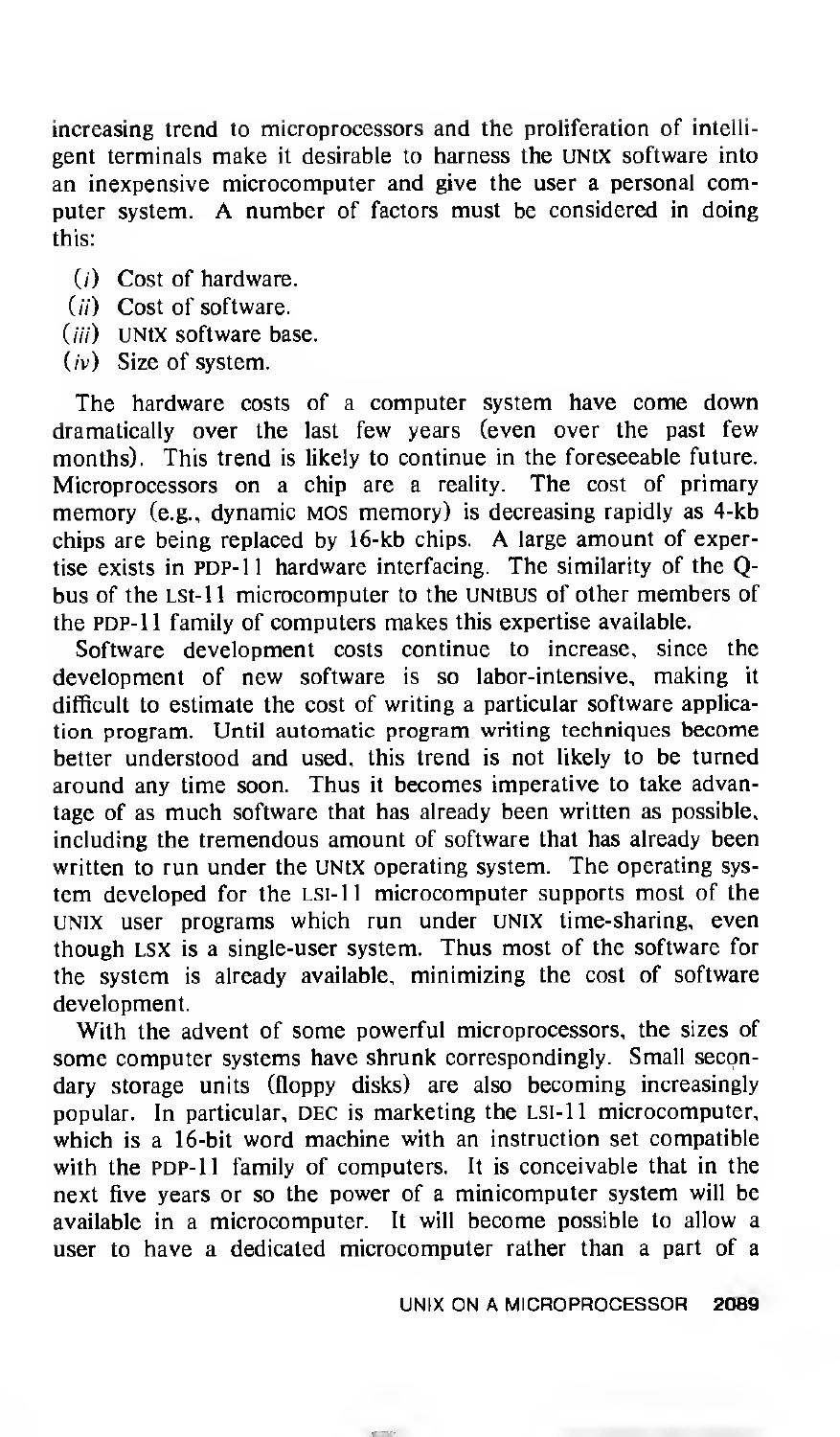minicomputer time-sharing system. LSX is a step in this direction. It will give the user a cost-effective interactive and powerful computer system with a known response time to given requests, since the machine is not time-shared. A dedicated, one-user system can be made available to guarantee "instantaneous" response to requests of a user. There are no unpredictable time-sharing delays to deal with. The system has applications in areas where security is important. A user can gain access to the system only in the room in which the system resides. It is thus possible to limit access to a user's data.

Local text-editing and text-processing features are now available. Other features can be added easily. Interfaces to special I/O equipment on the Q-bus for dedicated experiments can be added. The user then has direct access to this equipment. Using floppy disks as secondary storage gives the user <sup>a</sup> rather small data base. A link to a larger machine can provide access to a larger data base. Interfaces such as the  $DU11$  (serial interface) and the DRV-11 (parallel interface) can provide access to other computers.

One of the main benefits of using the unix software base is that the C compiler is available for writing application programs in the structured high-level language, C. The use of the shell command interpreter<sup>5</sup> is also a great asset. A general hierarchical file system is available.

The LSX system has two main areas of application:

- $(i)$  Control of dedicated experiments.
- $(ii)$  Intelligent terminals.

As a dedicated experiment controller, one can interface special I/O equipment to the LSI-11 Q-bus and both support and control the experiment with the same lsx system. The applications as an intelligent terminal are many-fold:

- $(i)$  Development system.
- $(ii)$  General text-processing applications.
- (*iii*) Form editor.
- $(iv)$  Two-dimensional cursor-controlled text editor.

## III. HARDWARE CONSIDERATIONS

The hardware required to build a useful LSX system is minimal. The absolute minimum pieces required are:

 $(i)$  LSI-11 microcomputer (with 4K memory).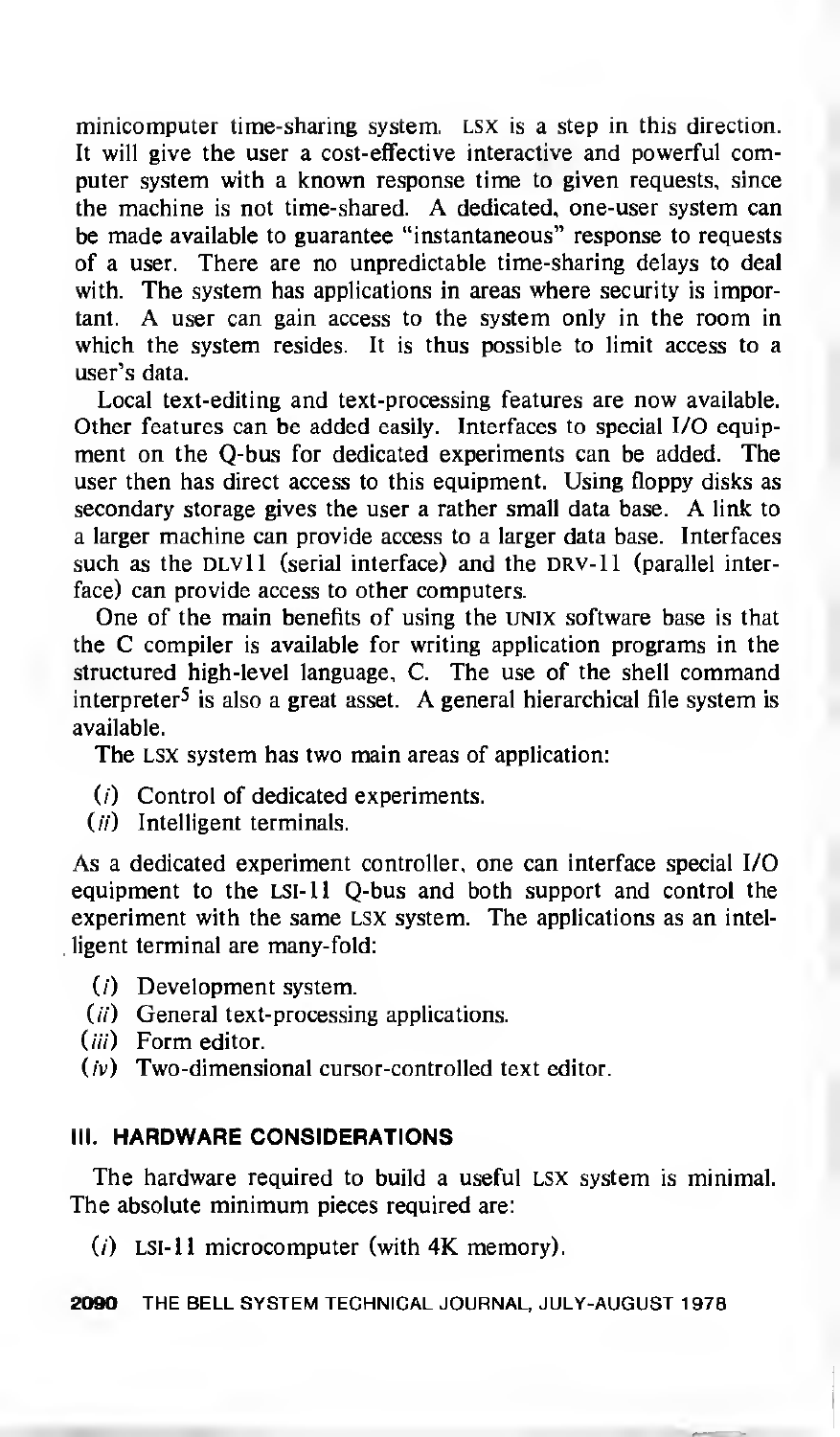

Fig. 1-Lsi-11 configuration.

- $(ii)$  16K memory (e.g., dynamic MOS).
- (*iii*) EIS chip (extended instruction set).
- $(iv)$  Floppy disk controller with one drive.
- $(v)$  DLV-11 serial interface.
- (vi) Terminal with serial interface.
- $(vii)$  Power supply.
- (viii) Cabinet.

A more flexible and powerful system is shown in Fig. 1. An actual total system is shown in Fig. 2.

The instruction set of the LSI-11 microcomputer is compatible



Fig. 2—lsi-11 system.

UNIX ON A MICROPROCESSOR 2091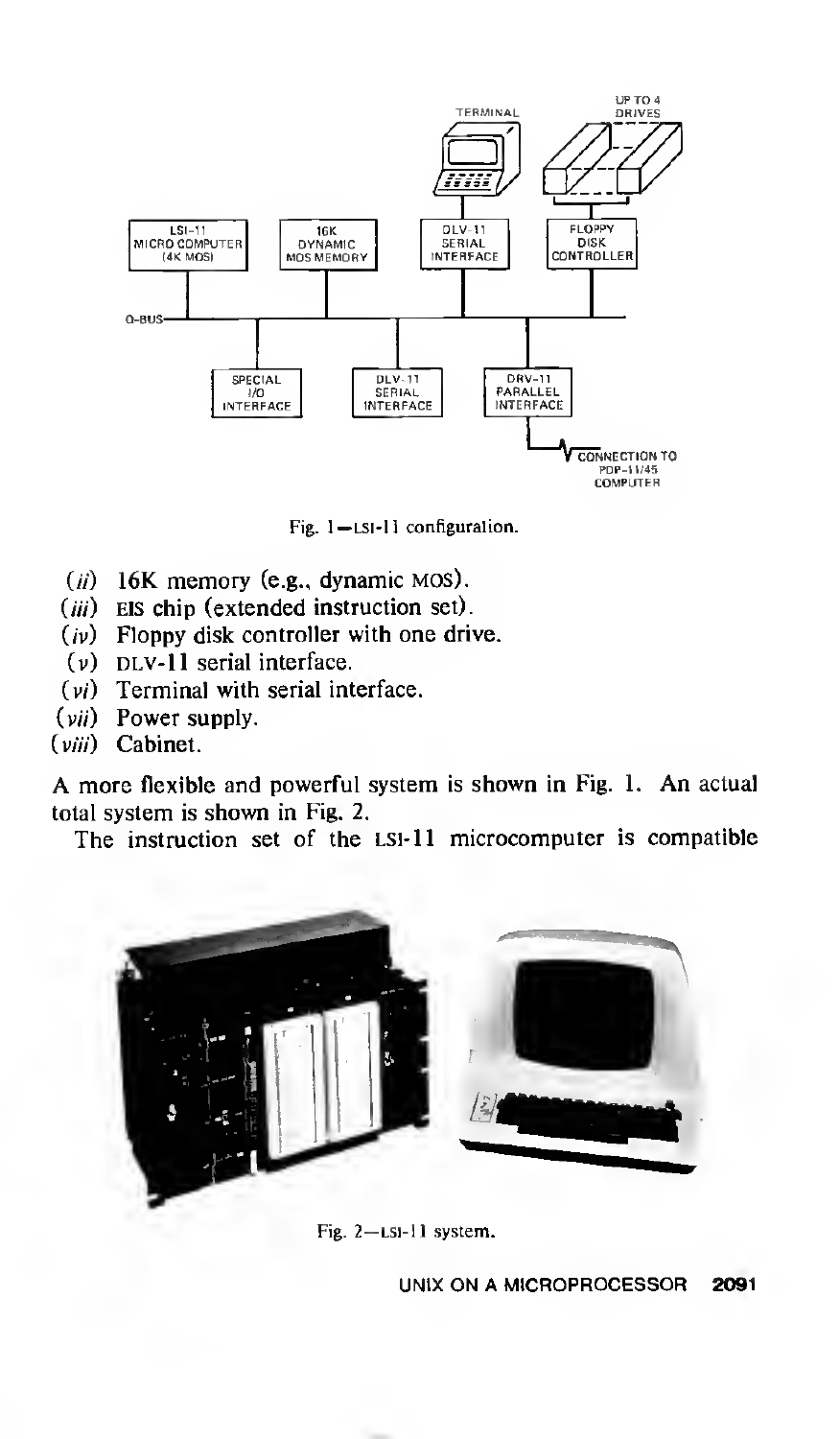Table <sup>I</sup>

| Controller             | DEC    | RTI.   | AED          |
|------------------------|--------|--------|--------------|
| Sector size (bytes)    | 128    | 512    | 512          |
| Sectors per track      | 26     |        | 16           |
| Number of tracks       | 77     | 77     | 77           |
| Total capacity (bytes) | 256256 | 315392 | 630784       |
| DMA capability $(y/n)$ | no     | yes    | yes<br>49152 |
| Max. Iransfer rale     | 6656   | 24576  |              |

with that of the members of the PDP-11 family of computers with the exception of 10 instructions. The missing instructions are provided by means of the Eis chip. These special instructions may be generated by high-level compilers, and it is advantageous not to have to emulate these instructions on the microprocessor. The instructions include the multiply, divide, and multiple shift instructions.

A floppy disk controller with up to <sup>4</sup> drives is shown in Fig. 1. At present, only a few controllers for floppy disks interface to the  $LSI-II$  Q-bus. The typical rotation time of the floppy disks is  $360$ rpm, i.e., six times per second. All floppy disks have 77 tracks; however, the number of sectors and the size of sectors is variable. The comparative data for the various floppy diskettes are shown in Table I. The maximum transfer rate is quoted in bytes per second. The outside vendor (AED Systems<sup>\*</sup>) supplies dual-density drives for an increase in storage capacity. The DEC drives are IBM-compatible and have less storage capacity. We have chosen to build our own floppy disk controller for some special Bell System requirements.<sup>6</sup> The advantages of DMA (direct memory access) capabilities are obvious in regard to ease of programming and transfer rate. If IBM format compatibility is important, the throughput and capacity of the system are somewhat diminished.

At least one serial interface card is required to provide a terminal for the user of the system. Provided the terminal uses the standard rs232c interface, most terminals are suitable. For quick editing capabilities, CRT terminals are appropriate. For hard copy, either the common TTY33 or other terminals which run at higher baud rates may be more suitable.

The choice of memory depends on the importance of system size and whether power-fail capabilities are important. Core memory is, of course, nonvolatile, but it takes more logic boards and more

<sup>\*</sup> Advanced Electronics Design, Inc., 440 Potrero Ave., Sunnyvale, California, 94086.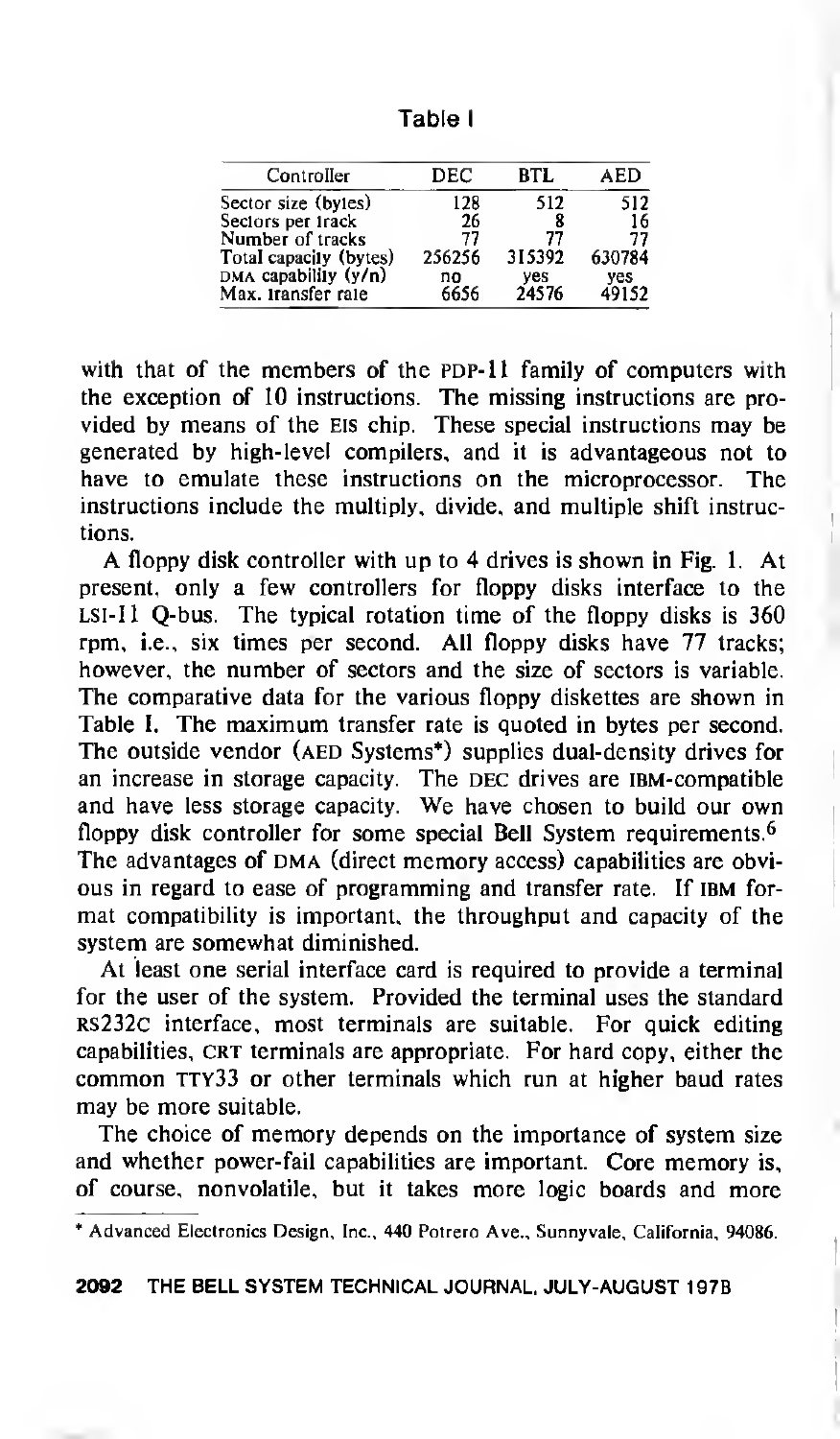space and is therefore more expensive than dynamic mos memory. Dynamic MOS memory does not take as much space, is less expensive, and takes less power, but its contents are volatile in case of power dips. Memory boards up to 16K words in size are available\* for the LSI-11 microprocessor at a very reasonable price. The memory costs are likely to continue decreasing in the foreseeable future.

Another serial or parallel interface is often useful for connection to <sup>a</sup> larger machine with <sup>a</sup> large data base and <sup>a</sup> complete program development and support system. It is, of course, necessary to use such a connection to bootstrap up a system on the LSI-11 microcomputer. The central machine in this case is used to store all source for the lsx system and to compile the binary object programs required.

The system hardware is flexible enough so that, if necessary, <sup>a</sup> bus extender may be used to interface special devices to the Q-bus. This provides the ability to add special-purpose hardware that can now be controlled by the LSX system. In Section XI we describe a TV raster scan terminal that was built for editing and graphics applications. Other systems have interfaced special signal-processing equipment to the Q-bus. As DEC provides more of the interfaces to standard I/O peripherals, the applications will no doubt expand.

## IV. LSX FILE SYSTEM

The hierarchical file structure of the UNIX system is maintained. The system distinguishes between ordinary files, directories, and special files. Device independence is inherent in the system. Mounted file systems are also supported. Each file system contains its own i-list of i-nodes which contain the file maps. Each i-node contains the size, number of links and the block numbers in the file. Space on disk is divided into 512-byte blocks. In contrast with the UNIX file system, two types of ordinary files are allowed. The "UNIX-type" file i-node contains the block numbers that make up a file. If the file is larger than eight blocks, the numbers in the i-node are pointers to the blocks which contain the block numbers. This requires two accesses to the disk for random file access. LSX recognizes another type of file, the contiguous file, in which the i-node contains <sup>a</sup> starting block number and the number of consecutive blocks in the file. This requires only one disk access for a random

<sup>\*</sup> Monolithic Memory Systems, Inc.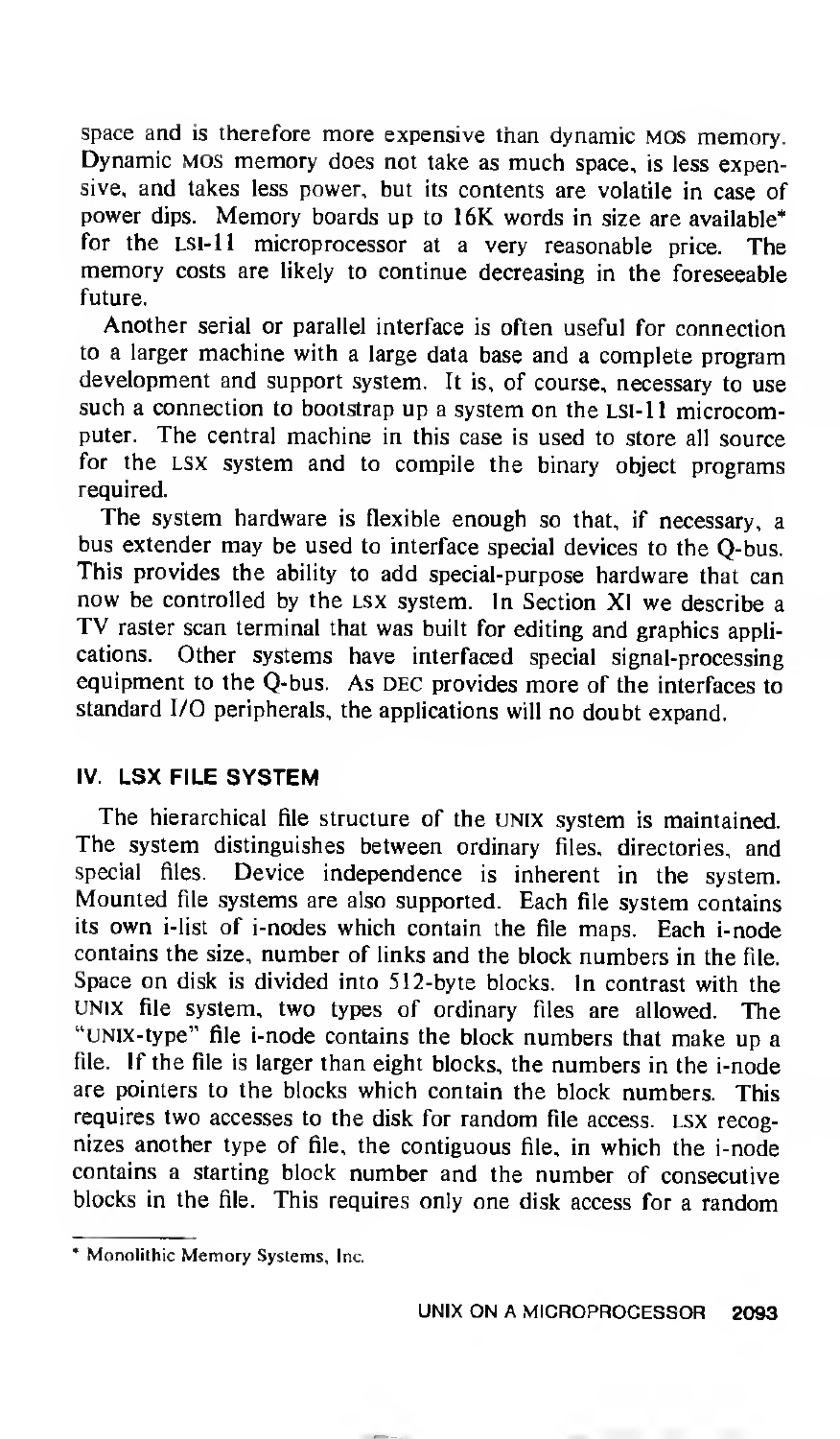access to <sup>a</sup> file, which is important for slow access devices such as floppy disks. Two special commands are provided for dealing with contiguous files; one for allocating space for <sup>a</sup> file and <sup>a</sup> second one for moving <sup>a</sup> file into <sup>a</sup> contiguous area. The layout of the disk is also crucial for optimum response to commands. By locating directories and i-nodes close to each other, file access is measurably improved over a random distribution on disk.

There is no read/write protection on files. File protection is strictly the user's responsibility. The user is essentially given super-user permissions. Only execute and directory protection is given on files. Group IDs are not implemented. File system space is limited to the capacity of the diskette in use (616 blocks for the Bell Laboratories controller).

### V. LSX SYSTEM FEATURES

The LSX operating system is written in the C language, and, as such, bears a strong resemblance to the multi-user UNIX system developed for the PDP-11/40, 11/45, and 11/70 computers. The total system occupies 8K words of memory and has room for only six system buffers. Because the C compiler itself requires up to 12K words of user address space, it is possible to run the C compiler using only 20K words of total memory. It is possible to increase the system size if more capabilities are required in the operating system since the total memory space available to the system and user is actually 28K words. More system buffers could be provided in the system. If the system is kept to 8K words, <sup>a</sup> 20K-word user program could be run. However, this requires more swap space, which is at a premium.

The system is <sup>a</sup> single-user system with only one process running at any one time. A process is defined as the execution of an image contained in <sup>a</sup> file. However, <sup>a</sup> process may fork up to two levels deep, giving rise to a total of three active foreground processes. The last process forked will run to completion first. More foreground processes can be run, but this requires more swap space on the diskette used for this purpose.

The command interpreter, the shell, is identical to that used in the unix system. The file name given as <sup>a</sup> command is sought in the current directory. If not found, /bin/ is prepended and the /bin directory searched. The /bin directory contains all of the commands generally used. Standard input, output, and diagnostic files are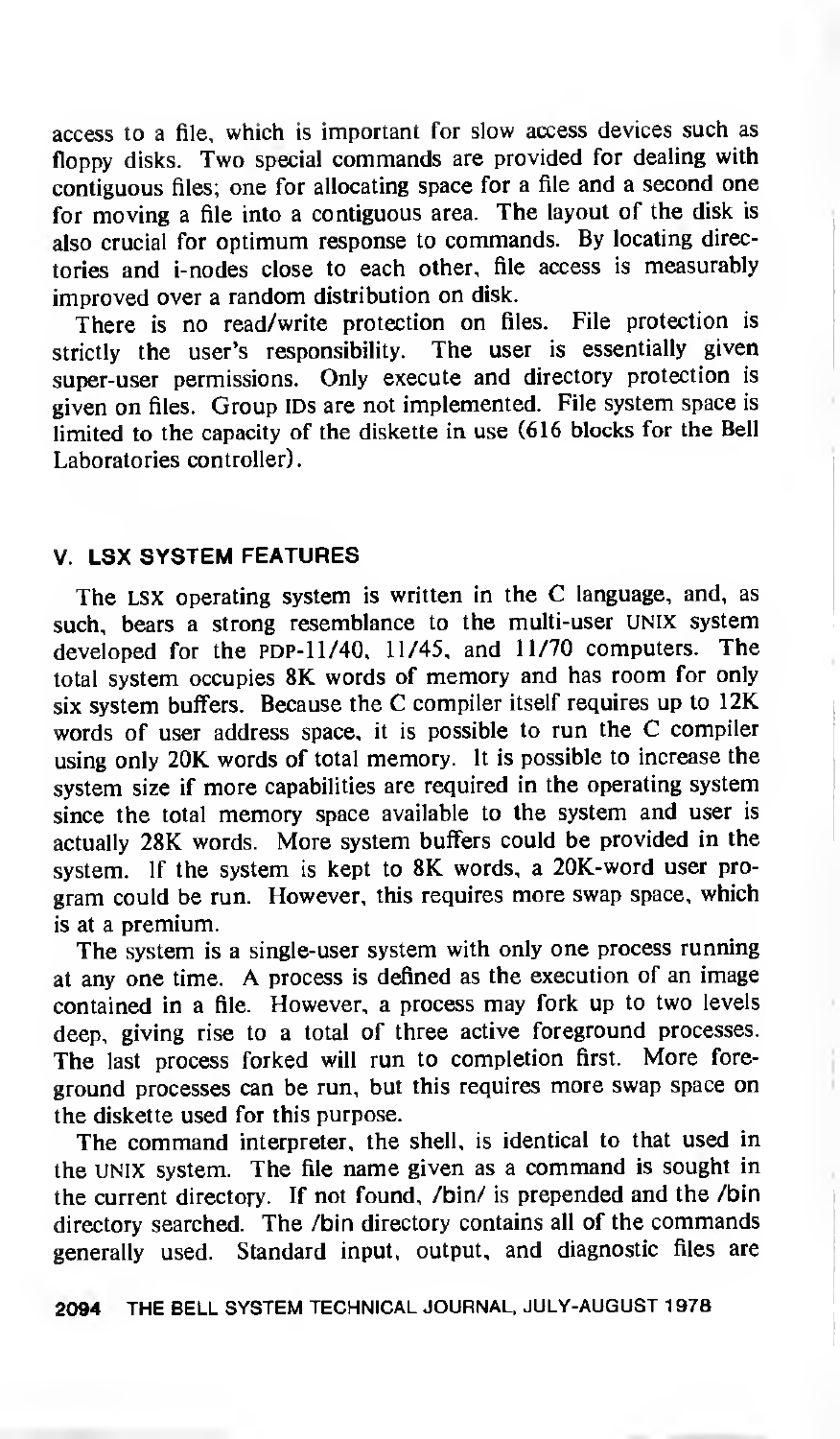supported. Redirection of standard I/O is possible. Shell "scripts" are also executable by the command interpreter.

"Pipes" are not supported in the system, but pseudo-pipes are supported in the command shell. Pipes provide an interprocess communication channel in the UNIX time-sharing system. These pseudo-pipes are accomplished by expanding the shell syntax <sup>I</sup> to  $>$ , pf;  $\lt$ , pf. In other words, a temporary file is used to store the intermediate data passed between the commands. Providing that sufficient disk space exists, the pipe implementation is transparent to the user.

During initialization, the system automatically mounts a user file system on <sup>a</sup> second diskette if it is desired. The mount and unmount commands are not available to the user. Thus, <sup>a</sup> reboot of the system is necessary to mount <sup>a</sup> new user diskette. The system diskette is normally configured with swap space and temporary file space. User programs and files may reside on the system diskette if a user diskette is not mounted.

The size of memory available and the lack of memory protection (i.e., memory segmentation unit) have put some restrictions on the capabilities of the lsx operating system. However these are not severe in the single-user environment in which the system is run. Profiling is not provided in the system. Timing information only becomes available if a clock interrupt is provided on the LSI-11 event line at 60 times per second. Only one character device driver is allowed at present, as well as only one block device driver. No physical I/O is provided for. There is also no read-ahead on file I/O. Only six system buffers are provided, and the buffering algorithm is much simpler than in the UNIX system. Interactive debugging is not possible, but the planting of break-point traps and postmortem debugging of a core image is possible. All user programs must be relocated to begin execution at 8K in memory. This required modifications to the UNIX link edit (Id) and debugger (db) programs. Most other differences between the lsx and the UNIX systems are not perceived by the user.

## VI. BACKGROUND PROCESS

It is possible to run a background process on LSX while running a number of foreground processes to get some concurrency out of the system. The background process is run only while the current foreground process is in an input wait state. Two new system calls were added to LSX, bground and kill, to enable the user to run and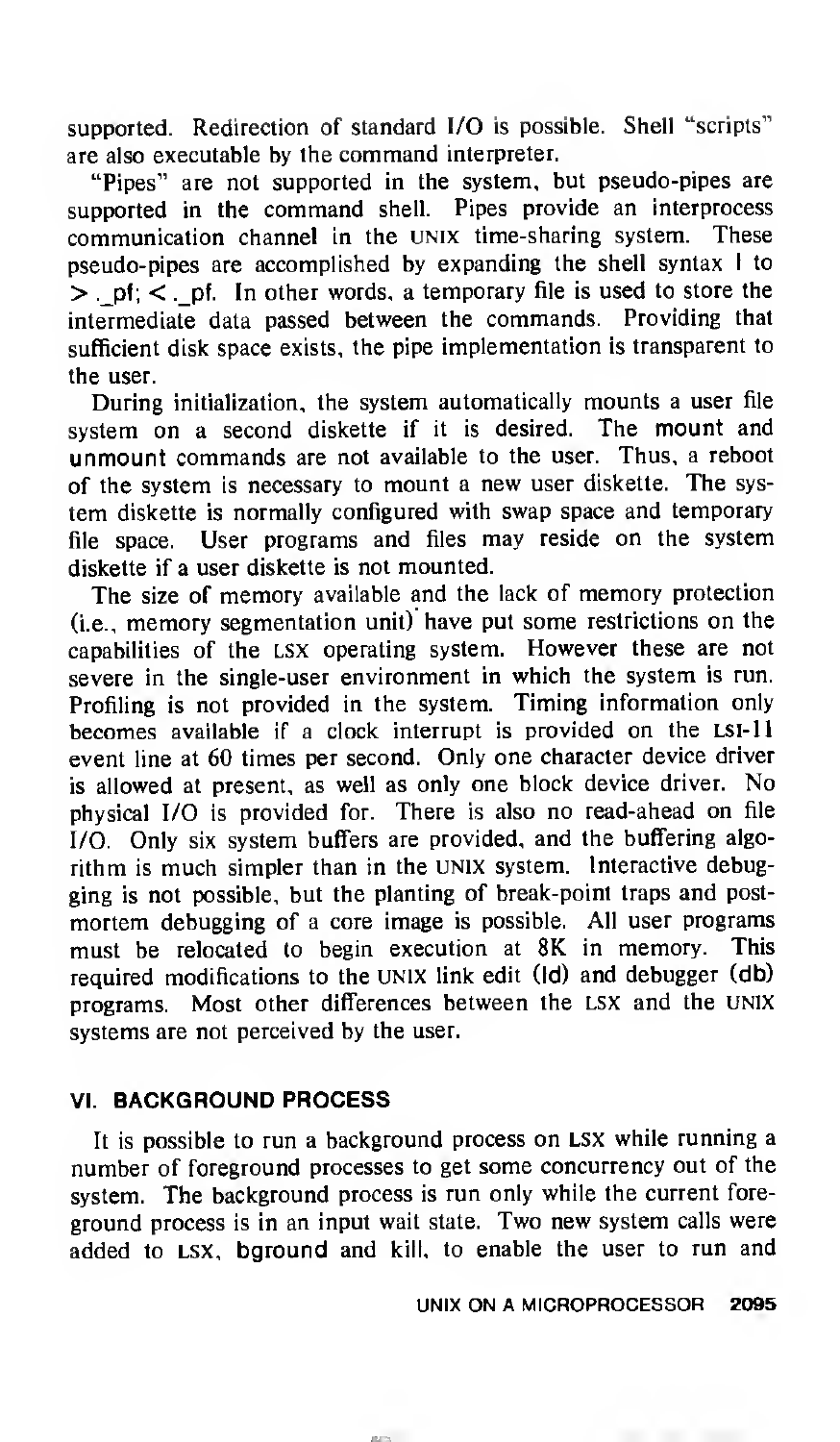remove a background process. Only one background process is allowed to run and it is not allowed to fork another "child" process; however, it may execute another program. The background process either may be compute-bound or may perform some I/O functions, such as outputting to <sup>a</sup> hard-copy terminal. When the background process is compute-bound, it may take up to 2 seconds to respond to a foreground user's interactive command.

### VII. STAND-ALONE ROUTINES

Under LSX, it is possible to run a dedicated program  $\leq 20$ K words) in real time using all the conveniences of the UNIX system calls to communicate with the file system. For programs that require more than 20K words of memory or that require more flexibility than provided by the LSX system, a set of subroutines provide the user with a UNIX-compatible interface to the file system without using the lsx system calls. A user is given more control over the program. Disk I/O issued by the user is buffered using the readahead and write-behind features of the standard UNIX system. much greater number of system buffers are provided than is possible in the lsx system. Eight standard file system interface routines are provided. The arguments required for each routine and the calling sequence are identical to those required by the unix system Cinterface routines. These include: read, write, open, close, creat, sync, unlink, and seek. Three unique routines: saread, sawrite, and statio are provided to enable the user to do asynchronous I/O directly into buffers in the user's area rather than into system buffers. These additional routines allow a user to start multiple I/O operations to and from multiple files concurrently, do some computation, and then wait for completion of a particular outstanding I/O transfer at some later time. To provide real-time response in applications that require it, contiguous files may be created by means of an salloc routine. The size of the file is specified in blocks. Once created, the file may be grown by means of the sextend routine. A load program under lsx enables the user to load a stand-alone program that must start execution at location 0 in memory.

#### VIII. A PROGRAM DEVELOPMENT SYSTEM

One system disk has been configured to contain a fairly complete program development system. The development programs include: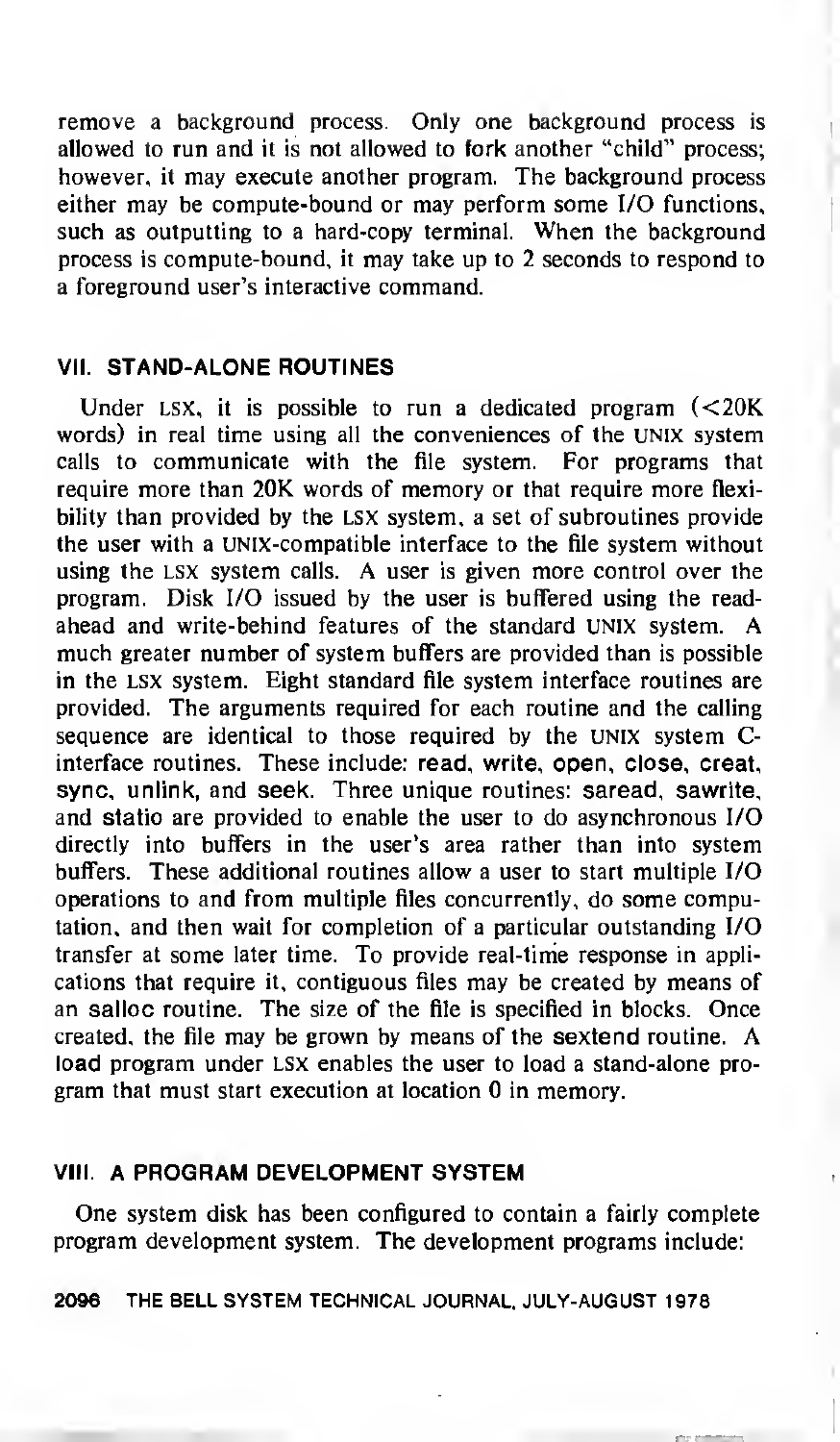the editor, the assembler, the C compiler, the link editor, the debugger, the command interpreter, and the dump program,

as well as <sup>a</sup> number of libraries that contain frequently used routines for use by the link editor. It is thus possible to compile, run, and debug application programs completely on-line without access to a larger machine. In a typical application, the contents of the system disk remain quite stable, whereas all user programs are maintained on a permanently mounted user diskette. It is possible to run minimal systems with only one diskette. Although, because of the lack of protection, it is possible to crash the system, in practice, the use of the high-level language C minimizes the number of fatal bugs that actually occur, since the stack frame and program counter are quite well controlled.

In our particular installation, it is often convenient to use the Satellite Processor System<sup>7</sup> to aid in the running and debugging of new user programs. This is possible since programs running in the LSI- <sup>11</sup> satellite microcomputer behave as if they are running on the central machine with access to its file system. This emulates the environment on LSX quite closely. Thus <sup>a</sup> program may be compiled on <sup>a</sup> central machine supporting the C compiler, run on the LSI- <sup>11</sup> microcomputer, and debugged. When the program has been completely debugged, it is possible to load the program onto the floppy file system using the stand-alone routines described previously and the satellite processor system. This program may then be run under lsx.

#### IX. TEXT PROCESSING SYSTEM

Another area of application for the lsx system is as a personal computer system for text processing. Files may be prepared using the editor and run off using the UNIX nroff command with <sup>a</sup> hardcopy device. This system disk includes programs such as:

| ed  | editor             |  |
|-----|--------------------|--|
| cat | output ASCII files |  |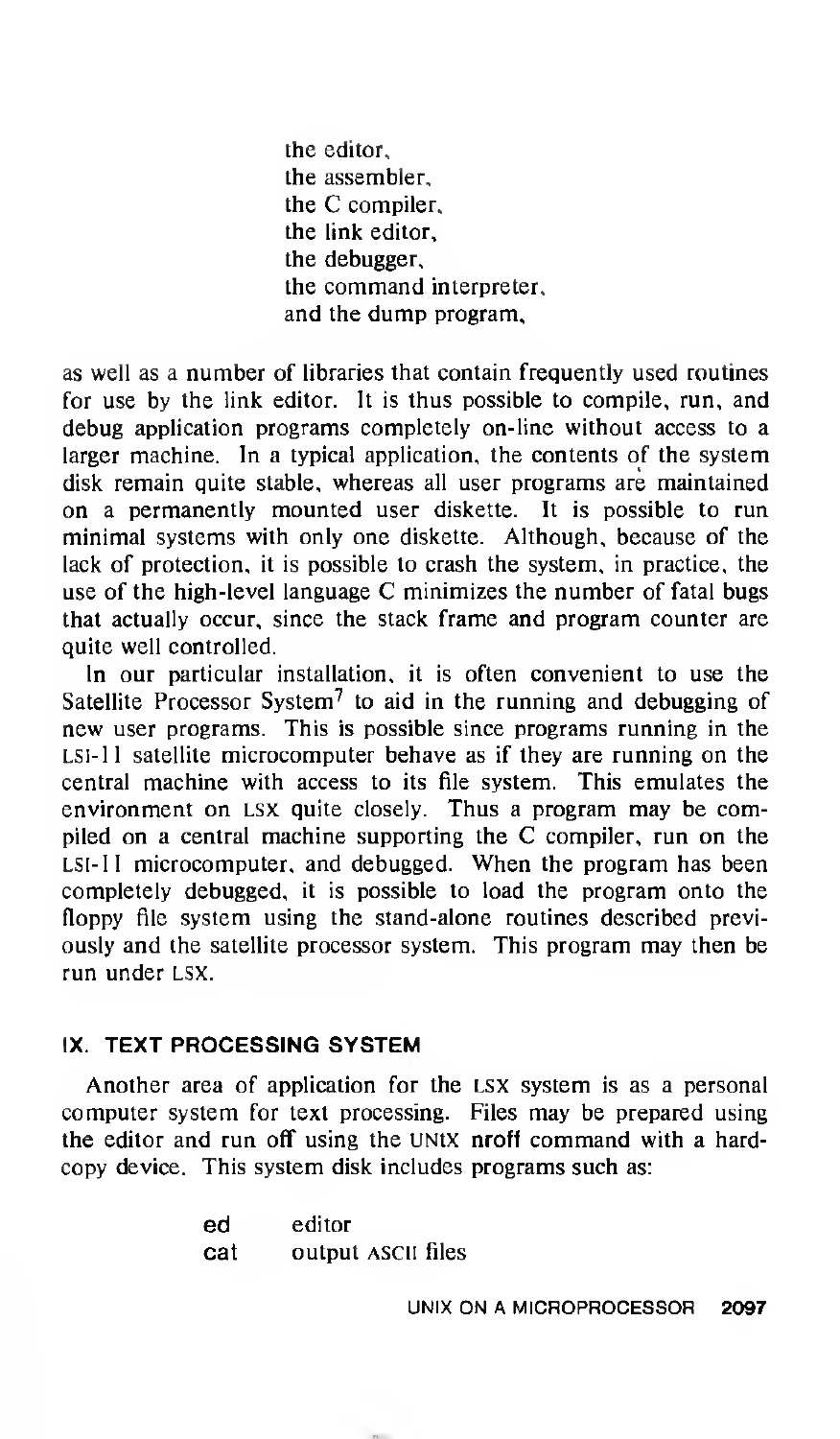| рr    | print ASCII files               |
|-------|---------------------------------|
| od    | octal dump files                |
| roff  | formatter                       |
| nroff | formatter                       |
| nean  | mathematical equation formatter |

The file transfer program referred to in the previous section enables one to transfer files to or from a machine with a larger data base. Users' files may be maintained on their personal mounted diskettes. If a hard-copy device is attached to the computer as well as to the user's interactive terminal, hard-copy output can be obtained using a background process while another file is edited in the foreground.

## X. SUPPORT OF AN LSX SYSTEM

The limited secondary storage capacity available to lsx on floppy disks prevents the mounting of all the system source and user program source code simultaneously. Thus one must be selective as to which programs are mounted at any one time. If a great deal of program development is desirable on lsx, it is often desirable to have <sup>a</sup> connection to a host machine on which the source code for the application programs can be maintained and compiled. Two means are available to do this. One is to use the Satellite Processor Sys $tem<sup>7</sup>$  and the stand-alone routines described in a previous section as a connection program. This enables one to transfer files (including complete file systems) between the host machine and the satellite processor. The sps must exist on the host machine and the satellite processor must not be too far distant from the host machine.

A second means of providing support for LSX software is to use <sup>a</sup> serial line connection such as the DLV-11 between the host machine and the lsi-11 processor. The connection may be either dedicated or dial-up. It requires just five programs, three on the lsx system and two on the host processor. The three programs on lsx include a program to set up the connection to the host machine, i.e., login as a user to the host machine, a program to transfer files from the host to lsx, and a third program to transfer files from LSX to the host. On the host machine, the programs include one to transfer <sup>a</sup> file from the host to the lsx system and vice versa. Complete file systems as well as individual files may be transferred. Checksums are included to ensure error-free transmission.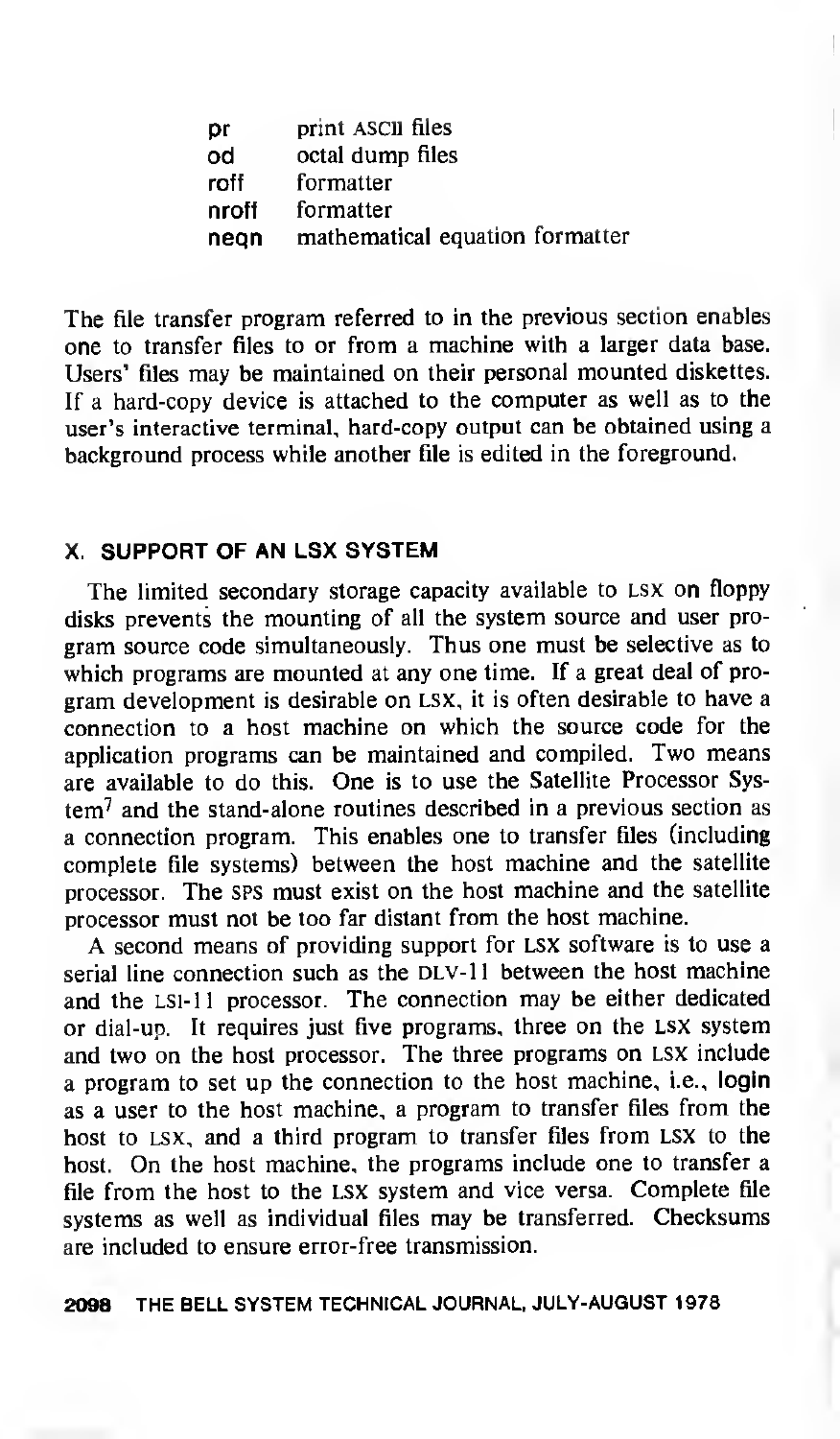## XI. LSX SYSTEM USES

The LSX system has been put to <sup>a</sup> number of innovative uses at Bell Laboratories. These include projects that use it as a research tool, for exploratory development in intelligent terminals, and for software support for dedicated applications. LSX is well-suited for the control of an intelligent terminal. As an example, some dualported memory has been interfaced to the LSI- <sup>11</sup> Q-bus. One port allows direct reading and writing of this memory by the LSI-11 CPU. The other port is used by <sup>a</sup> microcontroller to display characters on <sup>a</sup> TV raster scan screen. This enables one to change screen contents "instantaneously." The terminal is suitable for either a twodimensional text editor or form entry applications, lsx is being used as a vehicle for investigating the future uses of programmable terminals in an office environment for word processing applications.

Other LSX installations are being used to control dedicated hardware configurations. One of the most exciting and in fact the original application for LSX was the software support system for a digital sound synthesizer system. Here the contiguous files supported by LSX are necessary for the real-time application, written as a stand-alone program consisting of a complex multiprocessing system controlling about 100 processes.<sup>8</sup> The system is capable of existing as a completely stand-alone system and of providing program support on itself.

## XII. SUMMARY

The lsx system is currently being used for research in intelligent terminals and in stand-alone dedicated systems. Plans exist to use this system for further research in other areas of Bell Laboratories. Hard-copy features have yet to be incorporated into the system in a clean fashion. Currently, our system is connected to a larger machine using the Satellite Processor System. More general connections to larger machines or possibly to a network of machines has yet to be investigated. The lsx system also has potential uses in multiterminal or cluster control terminal systems where multitasking features are important. These application areas have only been looked at superficially and warrant further investigation.

As a development system, LSX functions quite well. The response to most programs is only <sup>a</sup> factor of four or so slower than on the conventional minicomputers, due mainly to the slow secondary storage devices used by lsx. Optimization of file storage allocation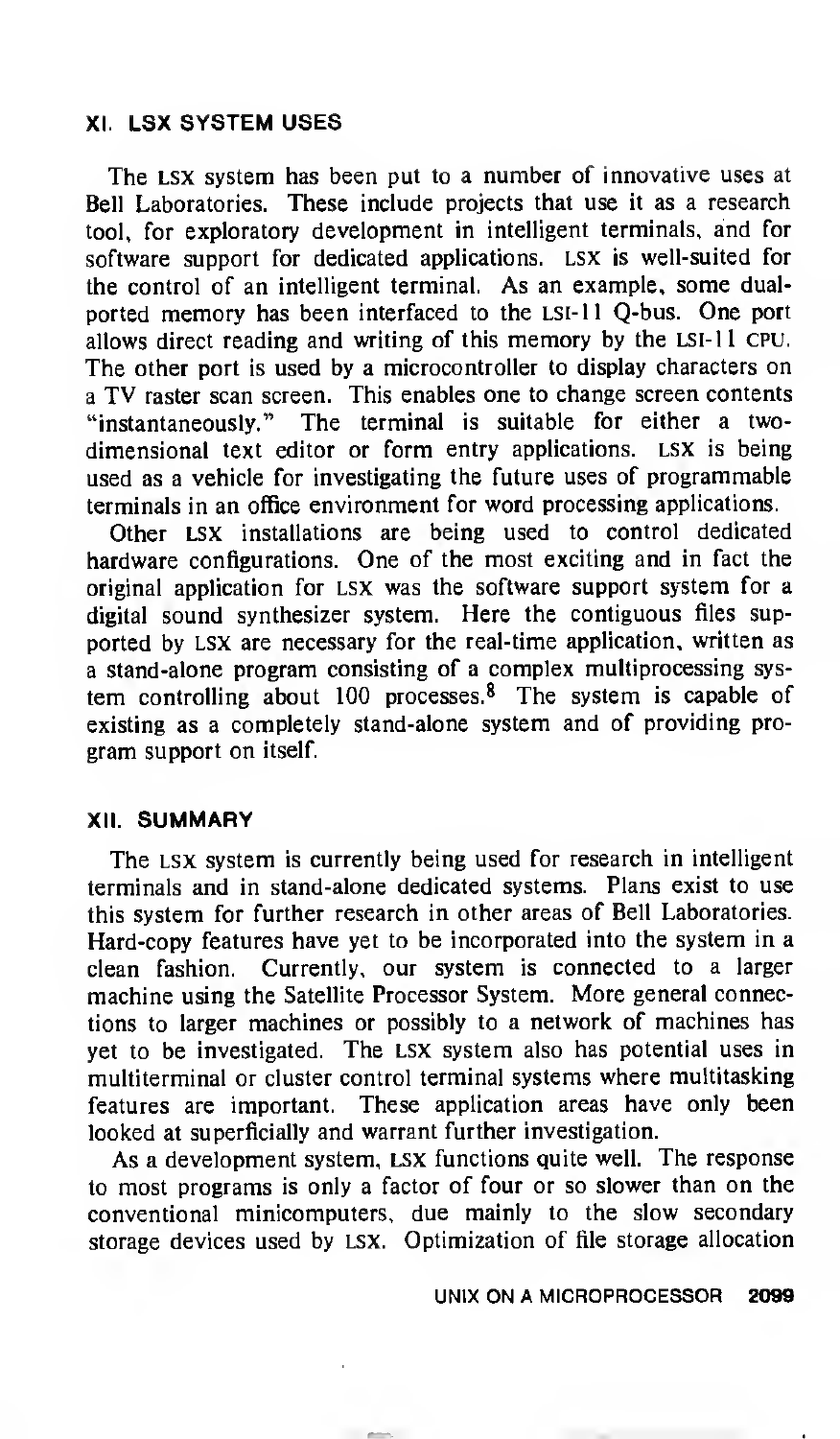on secondary should somewhat improve the response. For instance, the placement of directories close to the i-nodes has improved throughput significantly. The placement of the system swap area needs more investigation as to its effect on throughput.

The advent of large memory boards (64K words) will require the installation of memory mapping to take full advantage of this large address space. This will enable the running of multiple processes without the need for swapping a process out of primary memory and should also improve the response of the system and increase the number of uses to which it can be put.

There is <sup>a</sup> necessary loss of some functions in the lsx system because of the size of the memory address space available on the LSI-11 computer. However, as a single user system, most functions are still available to the user. As an intelligent terminal system, a microprocessor with all of the UNIX software available is indeed quite a desirable "intelligent" terminal.

#### XIII. ACKNOWLEDGMENTS

The author is indebted to H. G. Alles for designing and building both the initial PERTEC floppy disk controller and the novel TV terminal. These two pieces of hardware have provided much of the motivation for doing the lsx system in the first place and for doing research in the area of intelligent terminals in particular. Many of the application and support programs described here were written by Eugene W. Stark. John S. Thompson wrote <sup>a</sup> floppy disk driver for the AED floppy disk controller to facilitate bringing up the LSX system on these disks. The author is grateful to J. C. Swartzwelder and D. R. Weller for their efforts in putting together the first LSI-11 system. M. H. Bradley wrote the initial program to connect the LSX system to a host machine.

#### **REFERENCES**

- 1. D. M. Ritchie and K. Thompson, "The UNIX Time-Sharing System," B.S.T.J., this<br>issue, pp. 1905-1929.<br>2. D. M. Ritchie, S. C. Johnson, M. E. Lesk, and B. W. Kernighan, "UNIX Time-<br>Sharing System: The C Programming Languag
- 1991-2019.
- 3. dec lsi-11 Processor Handbook, 1976.
- 4. K. Thompson and D. M. Ritchie, UNIX Programmer's Manual, Bell Laboratories, May 1975. Sixth Edition 5. S. R. Bourne, "unix Time-Sharing System: The unix Shell," B.S.T.J., this issue,
- pp. 1971-1990.
- 6. H. G. Alles, private communication.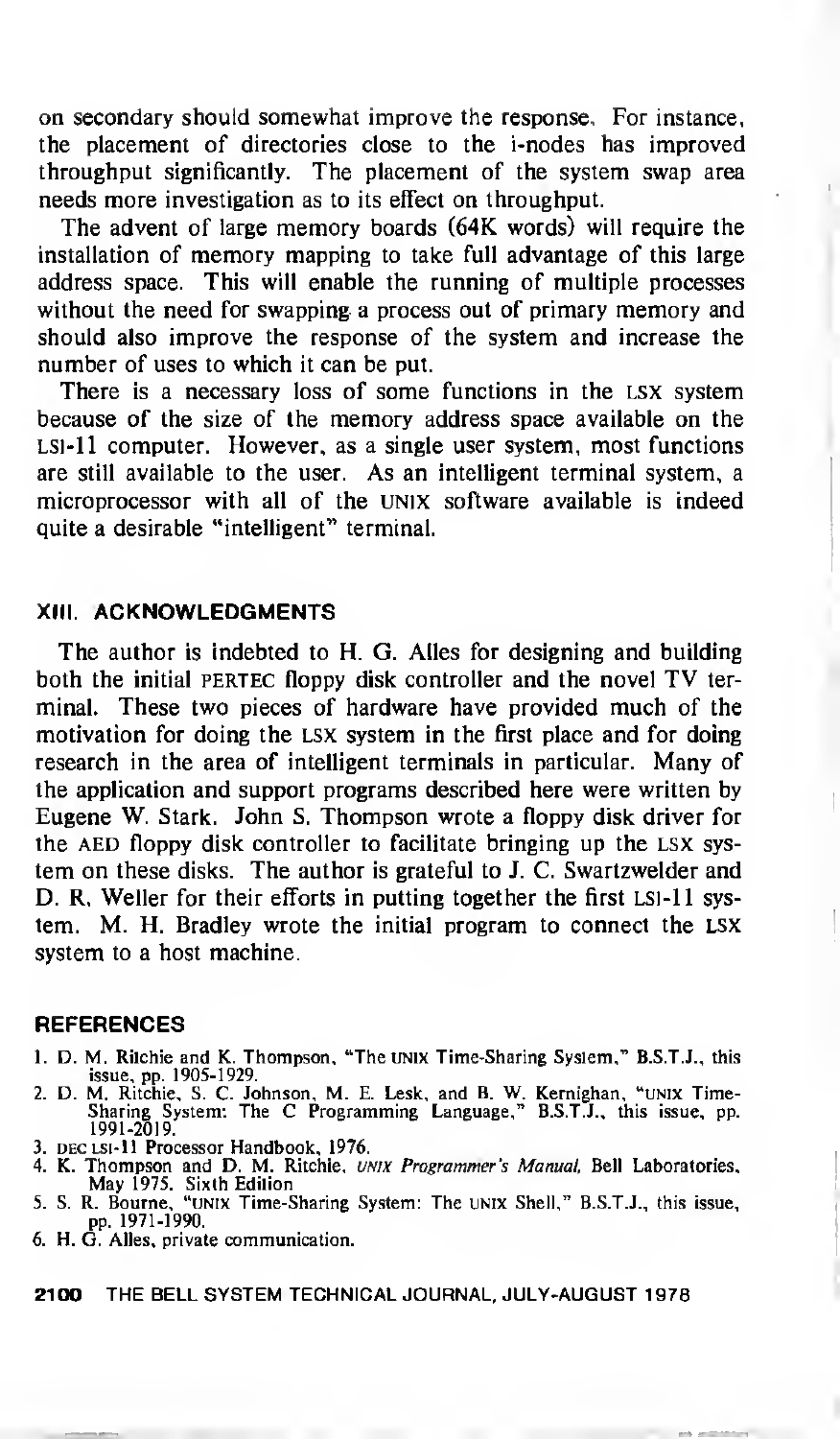- H. Lycklama and C. Christensen. "unix Time-Sharing System: A Minicomputer Satellite Processor System," B.S.T.J., this issue, pp. 2103-2113. D. L. Bayer, "Real-Time Software for Digital Music Synthesizer," Proc. Second
- Intl. Conf. of Computer Music, San Diego (October 1977).

### UNIX ON A MICROPROCESSOR 2101